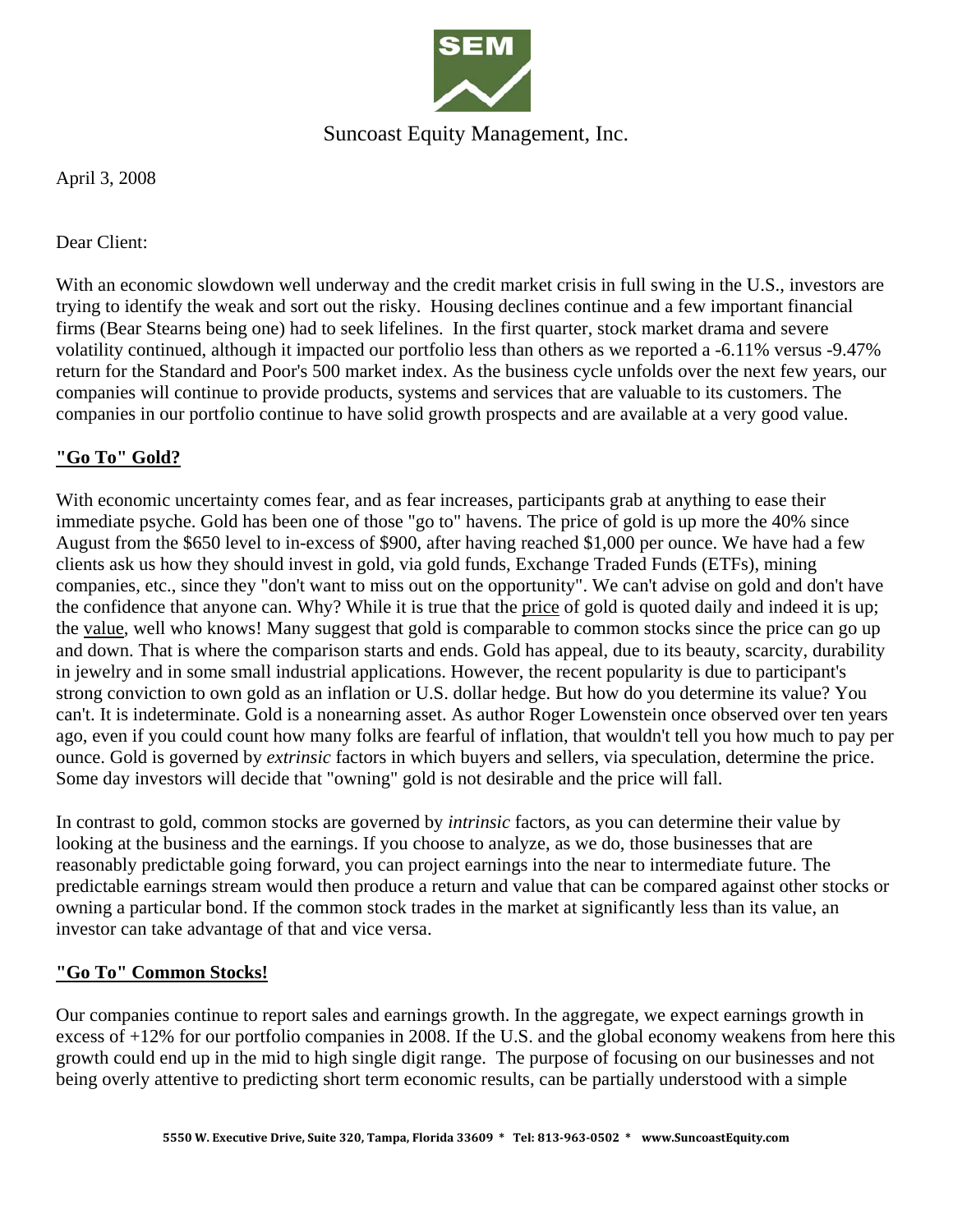statement applicable to our investments: illnesses always need remedies; that will not change during any part of the business cycle and that is why, in part, we own companies such as **Becton Dickinson**, **Laboratory Corp** , **Kinetic Concepts**, **Medtronic** and **Patterson Companies**, which make up a meaningful 22% of our portfolio.

Earnings can grow for our companies in spite of inflationary pressure from commodity cost inputs. How? Our businesses benefit from the combined efforts of new product offerings, favorable pricing strategies, productivity improvements, efficiencies, and cost cutting. Here is one example; Three billion times a day **Procter & Gamble** brands touch the lives of people around the world. After some business struggles that date back to 2000, CEO A.G. Lafley refocused on a few simple principles, foremost is that innovation is needed to drive organic growth. Innovation needed a spark and it came from two new ideas, (1) seek innovation from any and all sources including customers, suppliers, competitors past and present; not just from internal sources and (2) make consumers active participants in innovation not just passive as in the traditional experiment settings. The successful implementation of these two ideas to drive organic growth resulted in new and useful products that are improving consumers' lives in a small and genuine way. Of course, PG's success also shines through on the income statement, cash flows and balance sheet, and ultimately for us as shareholders.

### **SEM Ten-Year (Since Inception) Rankings Released**

Many of you may be familiar with Morningstar and their famous one to five (worst to best) star rankings for mutual funds. Yet you may not be aware, since it is available only to institutional investors at this time, that they also rate separate account managers as well, which SEM falls under this category. We are pleased to inform you Morningstar has awarded us a five star ranking. Another independent ranking service that we receive reports from is Informa/PSN. At the end of 2002, just following the three year severe decline in the market, Informa had us ranked in the top 1% of all managers since inception. During the last few years as our portfolio increased in value but performed less well than others that were fully immersed in the commodities boom, our since inception ranking now resides in the top one-third of all domestic equity managers. We believe that this ranking will move back upwards as we proceed with managing client assets during the next ten years. You can view the Informa/PSN reports, including our most favorable risk/reward ranking, on our new and improved website at www.SuncoastEquity.com. The Morningstar report is available by request, so please call any time.

We are thankful for your continued confidence. Please call us at any time.

Sincerely,

Donald R. Jowdy President